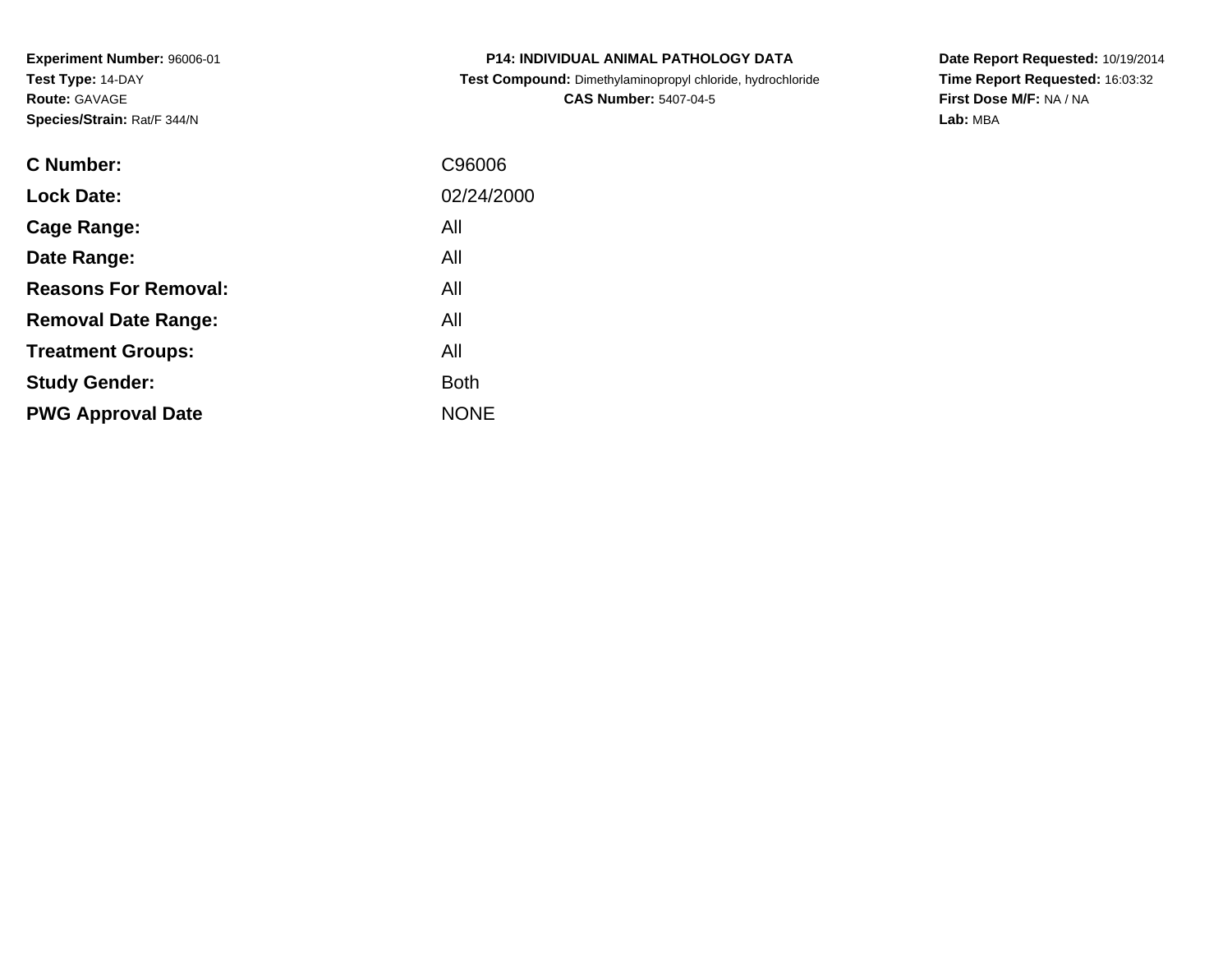| Experiment Number: 96006-01  | <b>P14: INDIVIDUAL ANIMAL PATHOLOGY DATA</b><br>Test Compound: Dimethylaminopropyl chloride, hydrochloride |                                 | Date Report Requested: 10/19/2014<br>Time Report Requested: 16:03:32 |  |
|------------------------------|------------------------------------------------------------------------------------------------------------|---------------------------------|----------------------------------------------------------------------|--|
| Test Type: 14-DAY            |                                                                                                            |                                 |                                                                      |  |
| <b>Route: GAVAGE</b>         |                                                                                                            | <b>CAS Number: 5407-04-5</b>    | First Dose M/F: NA / NA                                              |  |
| Species/Strain: Rat/F 344/N  |                                                                                                            | Lab: MBA                        |                                                                      |  |
| <b>ANIMAL ID: 30</b>         | TRT#: 6                                                                                                    | <b>SEX: Male</b>                | <b>DAY ON TEST: 17</b>                                               |  |
|                              | <b>DOSE: 100</b><br>MG/KG                                                                                  | <b>DISP:</b> Terminal Sacrifice | <b>HISTO: MB388M-30</b>                                              |  |
| <b>OBSERVATIONS</b>          |                                                                                                            |                                 |                                                                      |  |
| Urinary Bladder              | Muscularis                                                                                                 | Inflammation                    | Chronic Active, Diffuse, Minimal                                     |  |
| [Inflammation TGLS = $1-1$ ] |                                                                                                            |                                 |                                                                      |  |
| PRIMARY CAUSE OF DEATH       |                                                                                                            |                                 |                                                                      |  |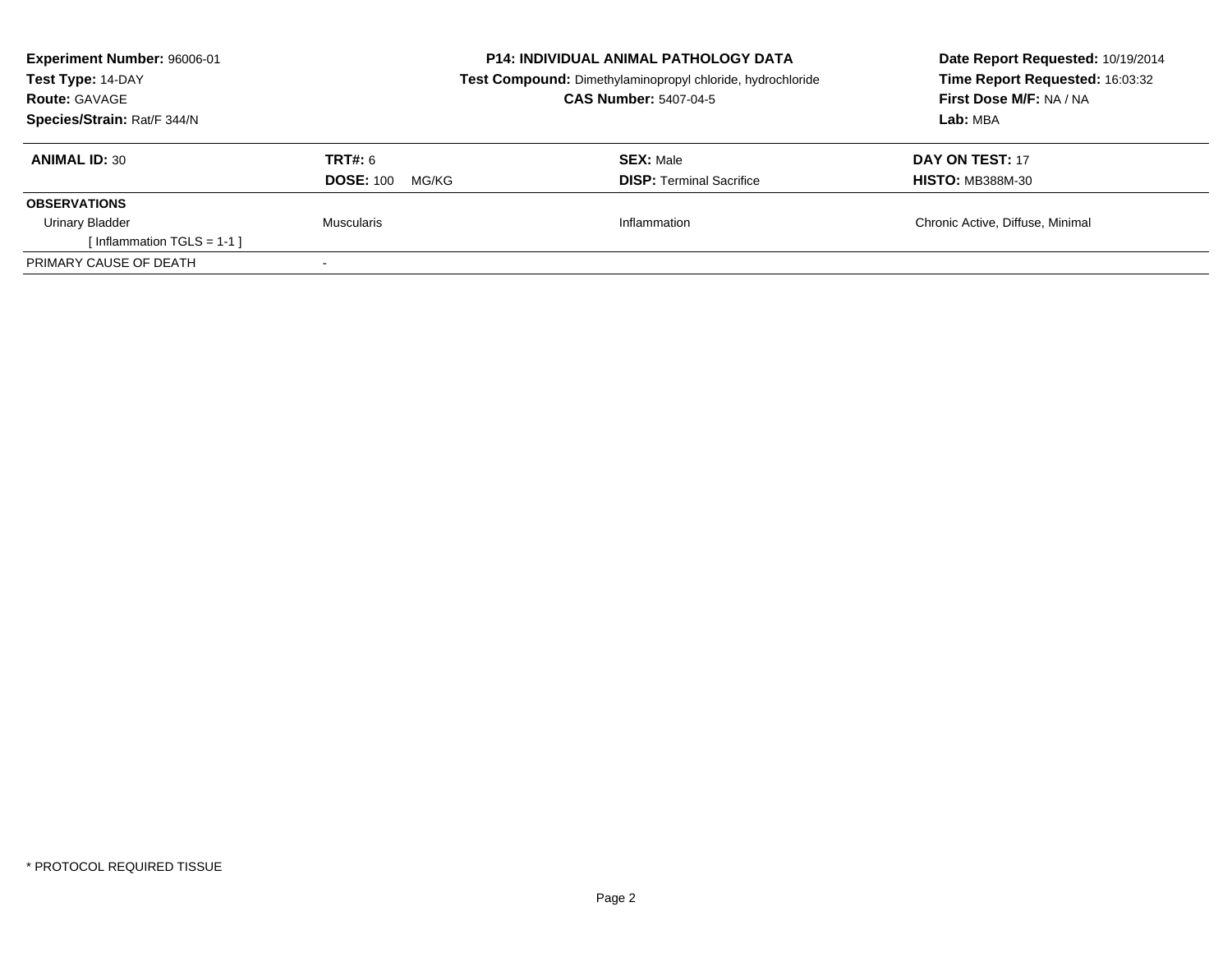| <b>Experiment Number: 96006-01</b><br>Test Type: 14-DAY<br><b>Route: GAVAGE</b><br>Species/Strain: Rat/F 344/N | <b>P14: INDIVIDUAL ANIMAL PATHOLOGY DATA</b><br>Test Compound: Dimethylaminopropyl chloride, hydrochloride<br><b>CAS Number: 5407-04-5</b> |                                                       | Date Report Requested: 10/19/2014<br>Time Report Requested: 16:03:32<br>First Dose M/F: NA / NA<br>Lab: MBA |
|----------------------------------------------------------------------------------------------------------------|--------------------------------------------------------------------------------------------------------------------------------------------|-------------------------------------------------------|-------------------------------------------------------------------------------------------------------------|
| <b>ANIMAL ID: 43</b>                                                                                           | TRT#: 9<br><b>DOSE: 12.5 MG/KG</b>                                                                                                         | <b>SEX: Female</b><br><b>DISP:</b> Terminal Sacrifice | DAY ON TEST: 17<br><b>HISTO: MB388M-43</b>                                                                  |
| <b>OBSERVATIONS</b>                                                                                            |                                                                                                                                            |                                                       |                                                                                                             |
| Eye<br>Note: right eye<br>[Inflammation TGLS = $1-1$ ]                                                         |                                                                                                                                            | Inflammation                                          | Chronic Active, Focal, Marked                                                                               |
| PRIMARY CAUSE OF DEATH                                                                                         |                                                                                                                                            |                                                       |                                                                                                             |